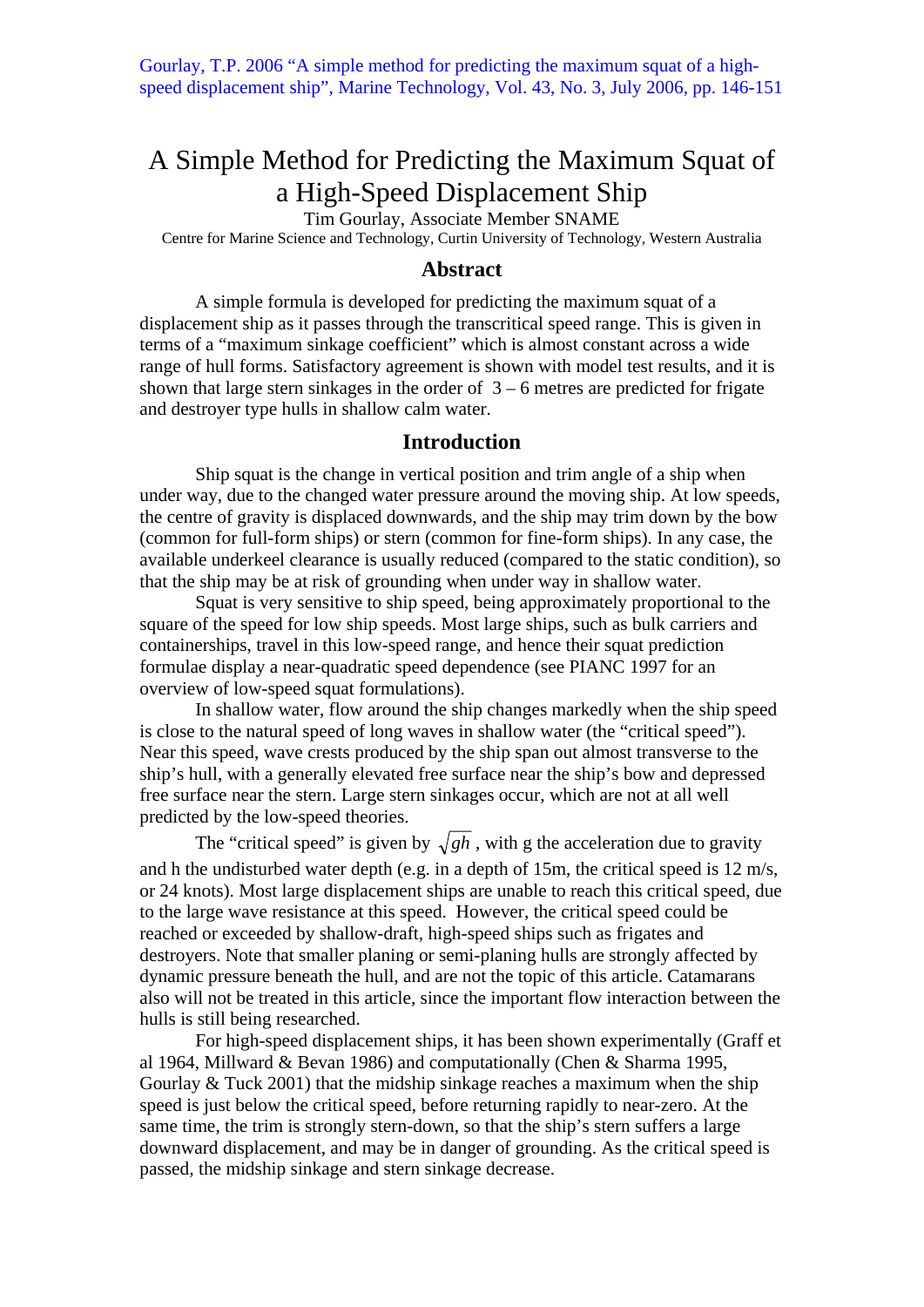Calculations for the maximum predicted midship and stern sinkage in shallow open water were shown in Gourlay & Tuck (2001), based on slender-ship shallowwater theory including wave dispersion. The resulting equations are complicated and difficult to solve numerically, so are not suited to routine use. However, it will be shown here that these equations can be represented in terms of simple "maximum sinkage coefficients" which are almost constant across a wide range of hulls.

Specifically, the maximum midship sinkage  $s_{\text{max}}$  midships and stern sinkage  $S<sub>max</sub>$  stern will be shown to be represented by

$$
S_{\text{max\_midships}} = \frac{\nabla}{Lh} C_{\text{max\_midships}}
$$
  

$$
S_{\text{max\_stem}} = \frac{\nabla}{Lh} C_{\text{max\_stem}}
$$
 (1)

where

 $\nabla$  = ship's volume displacement  $L =$ ship's waterline length  $h$  = undisturbed water depth The maximum sinkage coefficients have values  $C_{\text{max\_midships}} \approx 0.5$  $C_{\text{max\_stem}} \approx 2$ 

over a wide range of hulls.

## **Origin of the formulae**

#### **Theoretical basis**

In Gourlay & Tuck (2001), the leading-order effect of dispersion was included in slender-body shallow-water theory, to yield expressions for the sinkage force and trim moment on a ship travelling at transcritical speeds. Here we will use similar expressions, but in a more original form, incorporating the derivative of the section area rather than the section area itself. This allows the method to also be used for transom stern vessels, by representing the flow past the transom as that past an infinitely long cylinder extending downstream from the transom, with cross-section identical to the transom. This method for modelling transom sterns is similar to that used in Tuck et al (2002) for calculating wave resistance of slender ships.

Firstly, Fourier transforms are taken of the rate of change of hull section area  $dS/dx$  and waterline breadth distribution  $B(x)$ .

$$
\overline{B}(k) = \int_{-L/2}^{L/2} B(x) e^{ikx} dx
$$
\n
$$
\overline{S}_x(k) = \int_{-L/2}^{L/2} \frac{dS}{dx} e^{ikx} dx
$$
\n
$$
\overline{xB}(k) = \int_{-L/2}^{L/2} x B(x) e^{ikx} dx
$$
\n(2)

The waterline length of the ship is L, with the bow at  $x = -L/2$  and stern at  $x = L/2$ .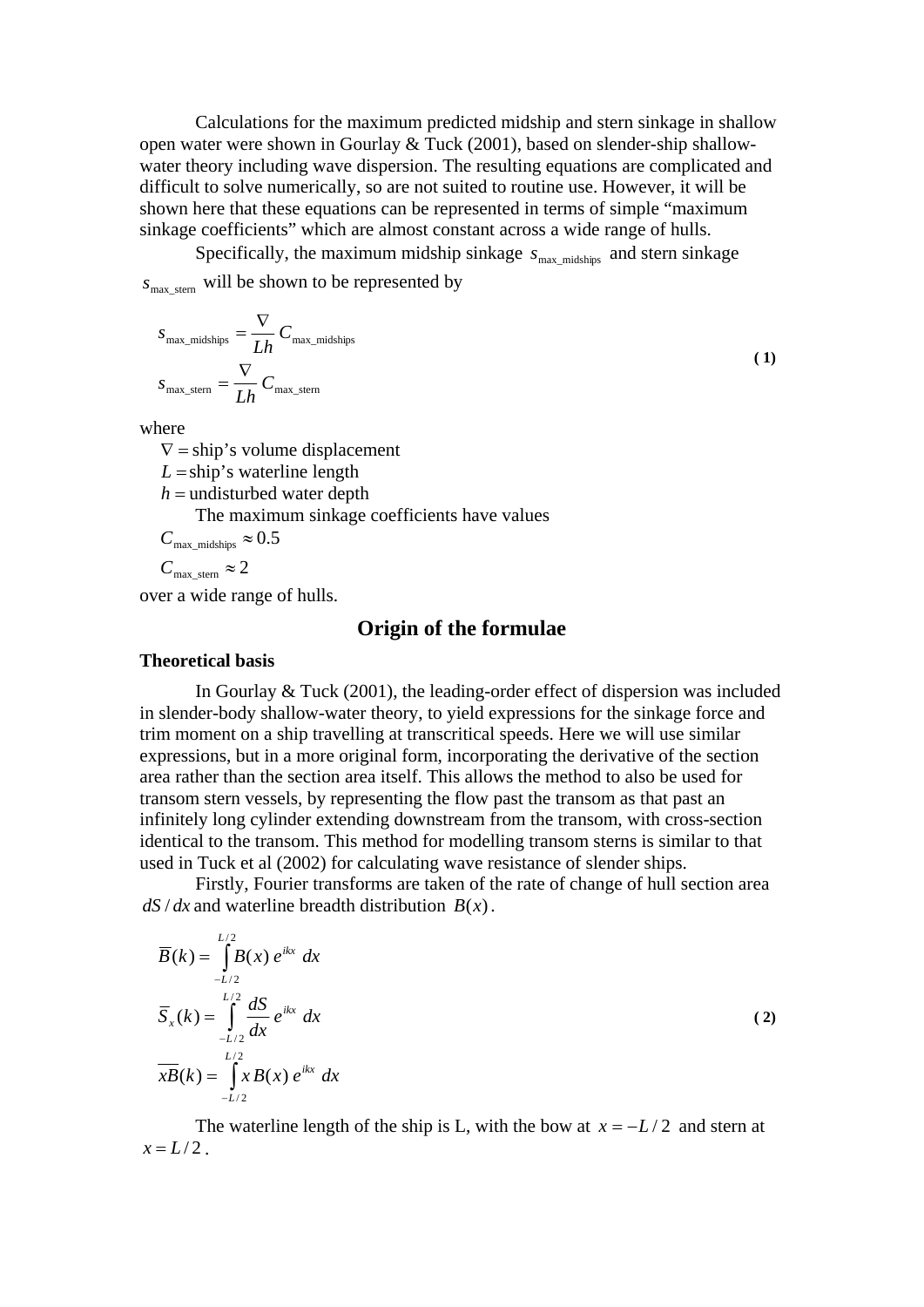In a similar manner to Gourlay & Tuck (2001), the vertical force *F* and bowup trim moment *M* (about midships) are given by

$$
F = -\frac{\rho g F_h^2}{4\pi} \int_{-\infty}^{\infty} \frac{ik}{\lambda} \overline{S}_x(k) \overline{B}^*(k) dk
$$
  

$$
M = \frac{\rho g F_h^2}{4\pi} \int_{-\infty}^{\infty} \frac{ik}{\lambda} \overline{S}_x(k) \overline{xB}^*(k) dk
$$
 (3)

where

 $F_h$  = Froude depth number = (ship speed) /  $\sqrt{gh}$ 

 $\rho$  = water density

The asterisk denotes complex conjugate, and  $\lambda$  is found (Gourlay & Tuck 2001) from

$$
\lambda = \begin{cases}\n\sqrt{\left(1 - F_h^2\right)k^2 - \frac{h^2}{3}k^4}, & \left(1 - F_h^2\right)k^2 - \frac{h^2}{3}k^4 > 0 \\
-i\sqrt{\frac{h^2}{3}k^4 - \left(1 - F_h^2\right)k^2}, & \left(1 - F_h^2\right)k^2 - \frac{h^2}{3}k^4 < 0 \quad \text{and} \quad k > 0 \\
i\sqrt{\frac{h^2}{3}k^4 - \left(1 - F_h^2\right)k^2}, & \left(1 - F_h^2\right)k^2 - \frac{h^2}{3}k^4 < 0 \quad \text{and} \quad k < 0\n\end{cases} \tag{4}
$$

Once the vertical force and trim moment are found, the midship sinkage  $s_{\text{midships}}$  and bow-up trim angle  $\theta$  can be found by rearranging the hydrostatic equilibrium relations (Gourlay  $&$  Tuck 2001) to give

$$
S_{\text{midships}} = \frac{1}{\rho g} \left[ \frac{M \int_{-L/2}^{L/2} xB \, dx + F \int_{-L/2}^{L/2} x^2 B \, dx}{\int_{-L/2}^{L/2} xB \, dx \int_{-L/2}^{L/2} xB \, dx - \int_{-L/2}^{L/2} B \, dx \int_{-L/2}^{L/2} x^2 B \, dx} \right]
$$
  

$$
\theta = \frac{1}{\rho g} \left[ \frac{L/2}{\int_{-L/2}^{L/2} B \, dx + F \int_{-L/2}^{L/2} xB \, dx} \right]
$$
  

$$
\theta = \frac{1}{\rho g} \left[ \frac{L/2}{\int_{-L/2}^{L/2} B \, dx \int_{-L/2}^{L/2} x^2 B \, dx - \int_{-L/2}^{L/2} xB \, dx} \right]
$$
  
(5)

This is identical to the alternative method of finding the sinkage directly at the longitudinal centre of floatation (LCF), and taking moments about the LCF to find the trim.

#### **Numerical method**

Fourier transforms are calculated using Filon quadrature (Abramowitz & Stegun 1965), which approximates the input function as a parabola over each subinterval, and then integrates the resulting oscillatory integral exactly. The integrands in equation (3) die to zero quickly away from  $k = 0$ , excepting the singularities at  $\lambda = 0$ , which must be integrated analytically. More details on the numerical method can be found in Gourlay (2000).

#### **Form of the solution**

Figure 1 shows midship sinkage, scaled against waterline length, for the Taylor A3 hull tested by Graff et al (1964) with  $h/L = 0.125$ .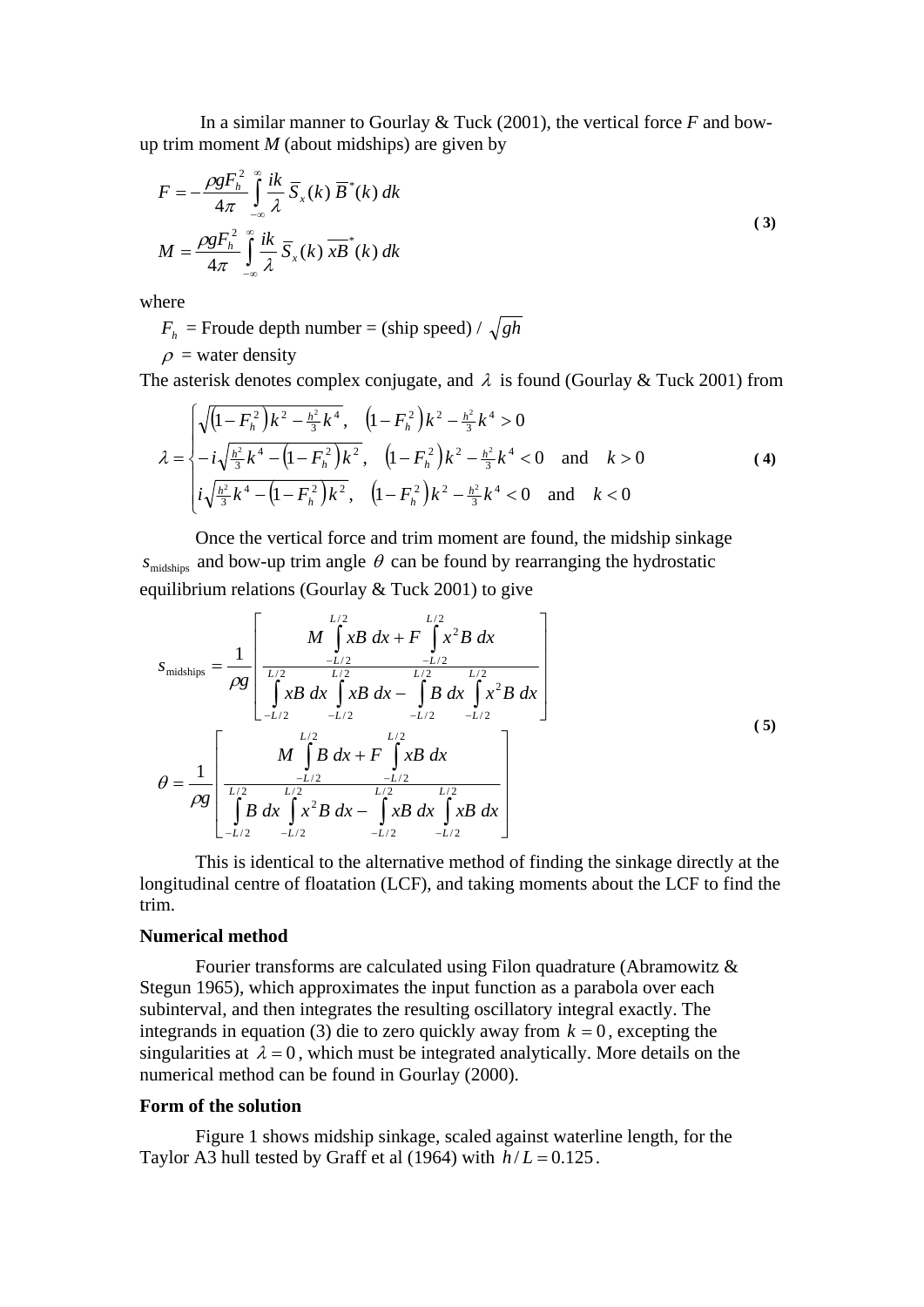

**Figure 1: Midship sinkage, scaled against waterline length, for a Taylor A3 hull with**   $h/L = 0.125$ 

According to the theory, midship sinkage is roughly proportional to the square of the speed up to  $F_h \approx 0.6$ , whereupon it increases more quickly and reaches a maximum in the order of 0.8% of the shiplength at  $F_h \approx 0.95 - 1.0$ . This is followed by a sharp decrease back to near-zero, where it remains at supercritical speeds  $(F_h > 1).$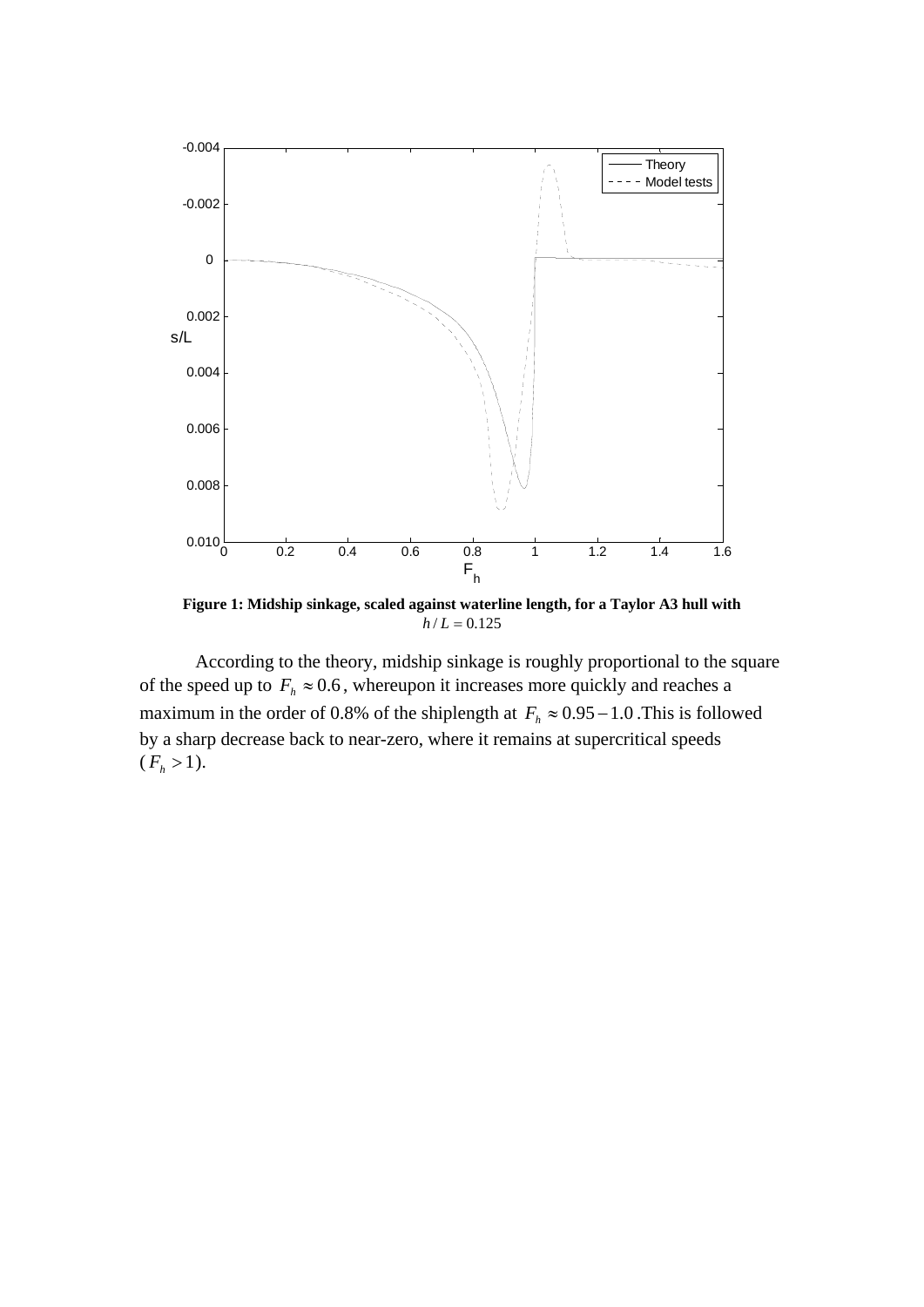

**Figure 2: Stern-down trim, scaled against waterline length, for a Taylor A3 hull with**   $h/L = 0.125$ 

Stern-down trim is predicted to stay near-zero up to  $F_h \approx 0.8$ , whereupon it climbs quickly to a maximum of around 2.5° just before  $F_h = 1.0$ . It then drops down to around 1.2° at higher supercritical speeds.

The main differences in model test results as compared to the theoretical predictions are a maximum sinkage at a lower Froude number, negative sinkage at slightly supercritical speeds, and a broader, smaller trim peak. As discussed in Gourlay & Tuck (2001), transcritical model tests are very sensitive to the presence of sidewalls, since these cause soliton waves to be radiated ahead of the model. All of the differences between theoretical and model test results are explained qualitatively (see Chen & Sharma 1995, Sharma & Chen 2000) by the finite width of the model testing tank used in the experiments (around 36 times the model beam). Therefore it appears likely that full-scale tests in open water would more closely approximate the theoretical predictions.

The stern sinkage is a combination of midship sinkage and stern-down trim, given by

$$
S_{\text{stem}} = S_{\text{midships}} + \frac{L}{2}\theta \tag{6}
$$

with  $\theta$  in radians. For the A3 hull at  $h/L = 0.125$ , the stern sinkage reaches a maximum of around 2.8% of the waterline length just before  $F_h = 1.0$ . Note that, since the midship sinkage does not reach a maximum at exactly the same  $F<sub>h</sub>$  as the trim, the combined stern sinkage has to be plotted separately in order to find the maximum value.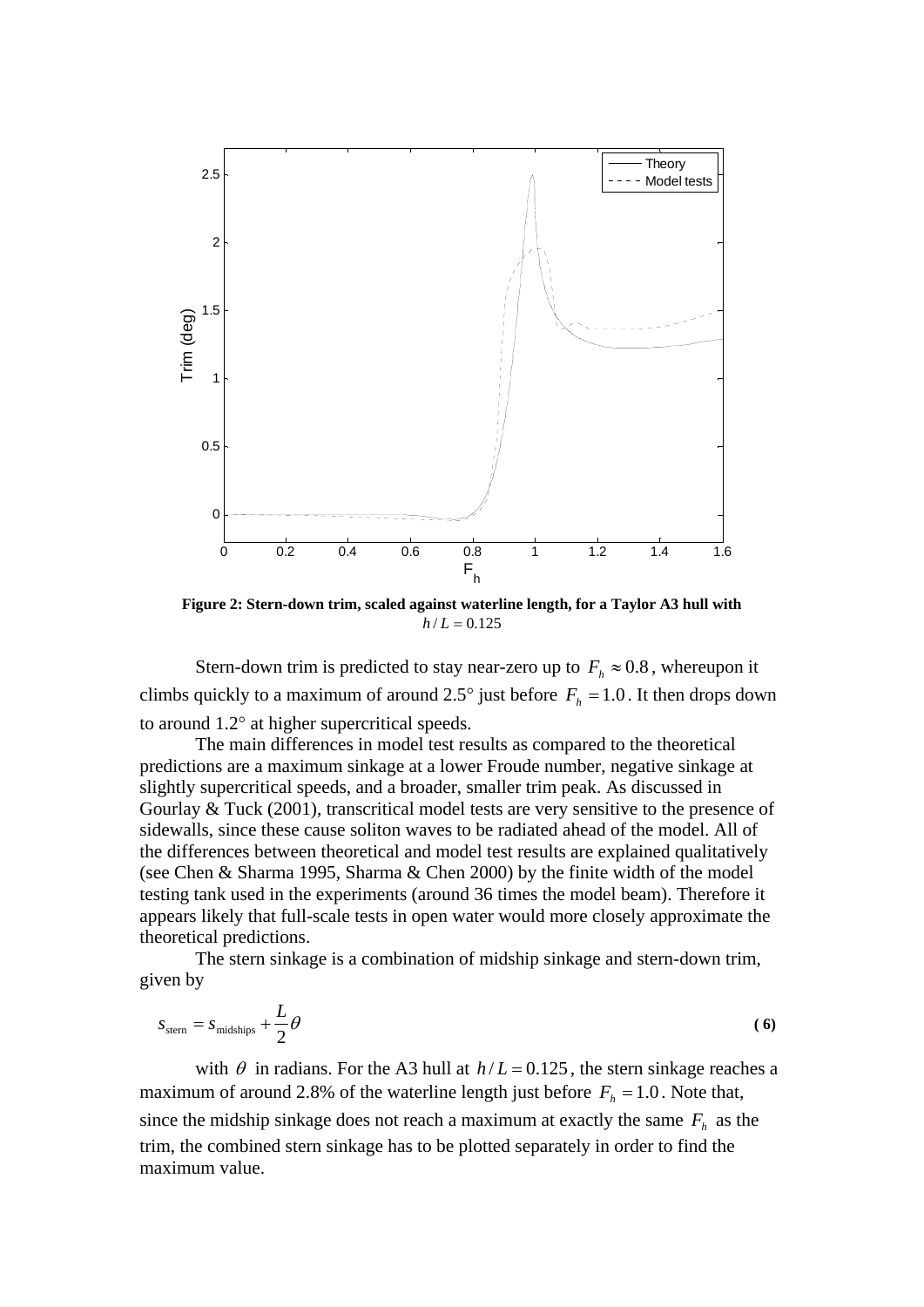## **Dimensional analysis**

The numerical method described for calculating sinkage and trim through the transcritical speed range is complicated and time-consuming to program. Because of this, it was desirable to express the solution in a dimensionless form, involving coefficients which are only weakly dependent on the hull shape and water depth to waterline length ratio.

We know that the midship sinkage and stern sinkage both reach a sharp peak just before  $F<sub>h</sub> = 1.0$ , and we are primarily interested in the magnitude of these peaks, in order to avoid grounding for a ship passing through the transcritical speed range. An asymptotic analysis was carried out around  $F<sub>h</sub> = 1.0$ , but failed to give an accurate method for finding the peak sinkage. Instead, dimensional analysis was used to find suitable expressions for maximum sinkage, as follows:

| <b>QUANTITY</b>                     | RELEVANT DIMENSION                                                                                   |  |  |  |  |
|-------------------------------------|------------------------------------------------------------------------------------------------------|--|--|--|--|
| $\mathcal{X}$                       | L                                                                                                    |  |  |  |  |
| $\boldsymbol{k}$                    | $\overline{L^{^{-1}}}$                                                                               |  |  |  |  |
| $\overline{B}(k)$                   | L/2<br>$\sim \int B dx = A_{\text{WP}}$ (waterplane area)<br>$-L/2$                                  |  |  |  |  |
| $\overline{S}_{x}(k)$               | $\sim \int_{-L/2}^{L/2} \frac{dS}{dx} dx \sim \frac{1}{L} \int_{-L/2}^{L/2} S dx = \frac{\nabla}{L}$ |  |  |  |  |
| xB(k)                               | L/2<br>$\sim \int x B(x) dx \sim L A_{\text{WP}}$<br>$-L/2$                                          |  |  |  |  |
| $F_h$                               | 1                                                                                                    |  |  |  |  |
| $\lambda$                           | $h k^2$ near $(1 - F_h^2) = 0$ from (4)                                                              |  |  |  |  |
| (maximum)<br>$\overline{F}$         | $\rho g \frac{1}{h} \frac{\nabla}{L} A_{\text{wp}}$ from (3)                                         |  |  |  |  |
| $M$ (maximum)                       | $\rho g \frac{1}{h} \frac{\nabla}{L} L A_{\text{wp}}$ from (3)                                       |  |  |  |  |
| L/2<br>$\int x^2 B(x) dx$<br>$-L/2$ | $L^2 A_{\text{WP}}$                                                                                  |  |  |  |  |
| $S_{\text{max\_midships}}$          | $\nabla$<br>from $(5)$<br>Lh                                                                         |  |  |  |  |
| $\theta_{\rm max}$                  | $\nabla$<br>from $(5)$<br>$\frac{1}{L^2h}$                                                           |  |  |  |  |
| $S_{\text{max}\_\text{stern}}$      | $\frac{\nabla}{Lh}$<br>from $(6)$                                                                    |  |  |  |  |

**Table 1: Dimensional analysis of maximum sinkage**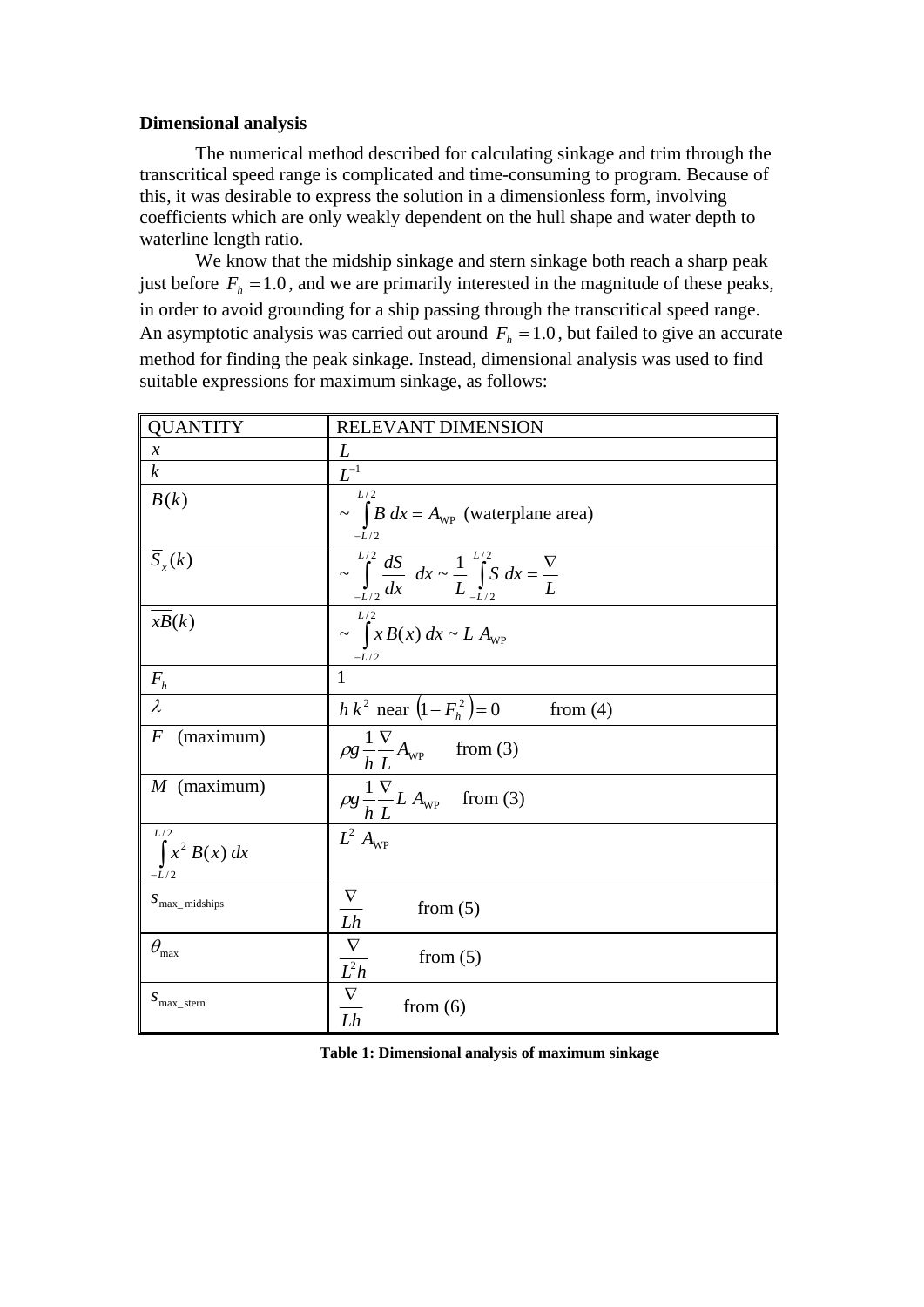We can therefore write

$$
S_{\text{max\_midships}} = \frac{\nabla}{Lh} C_{\text{max\_midships}}
$$
  
\n
$$
\theta_{\text{max}} = \frac{\nabla}{L^2 h} C_{\text{max\_theta}}
$$
  
\n
$$
S_{\text{max\_stern}} = \frac{\nabla}{Lh} C_{\text{max\_stern}}
$$
\n(7)

introducing the dimensionless coefficients  $C_{\text{max\_midships}}$  ,  $C_{\text{max\_theta}}$  ,  $C_{\text{max\_stern}}$  .

With the dimensions of the output quantities thus chosen, the coefficients will be unchanged by stretching of the hull in any direction. This is a result of the slendership linearization, where the ship's beam and draft are assumed small compared to its length. Fortunately, this is generally true for any displacement ship that intends to travel at transcritical speeds.

Also, since we have found the maxima over a range of Froude numbers, the coefficients are independent of  $F<sub>h</sub>$ . The coefficients can at most depend on the shape of the hull, and the non-dimensional shallowness *h* / *L* (assumed small).

## **Calculations for example hulls**

The maximum sinkage coefficients described above were calculated numerically using equations (5) to calculate  $s_{\text{midships}}$ ,  $\theta$  and  $s_{\text{stem}}$  over a range of Froude numbers, for a particular ship in a particular depth of water. The maximum of each of these over the range of Froude numbers gave  $s_{\text{max\_midships}}$ ,  $\theta_{\text{max}}$  and  $s_{\text{max\_stem}}$ . The numerically-computed coefficients were then found by rearranging equations (7), i.e.

$$
C_{\text{max\_midships}} = \frac{Lh}{\nabla} s_{\text{max\_midships}}
$$
  
\n
$$
C_{\text{max\_theta}} = \frac{L^2h}{\nabla} \theta_{\text{max}}
$$
  
\n
$$
C_{\text{max\_stem}} = \frac{Lh}{\nabla} s_{\text{max\_stern}}
$$
 (8)

#### **Hulls tested**

The list of high-speed displacement hulls tested numerically is shown in Table 2, along with their block coefficient, longitudinal centre of buoyancy (LCB) and longitudinal centre of floatation (LCF). Note that due to the linearization, calculated coefficients are independent of the size of the vessel, or length/beam or beam/draft ratio. Some of the particulars are calculated from body plans provided and are approximate.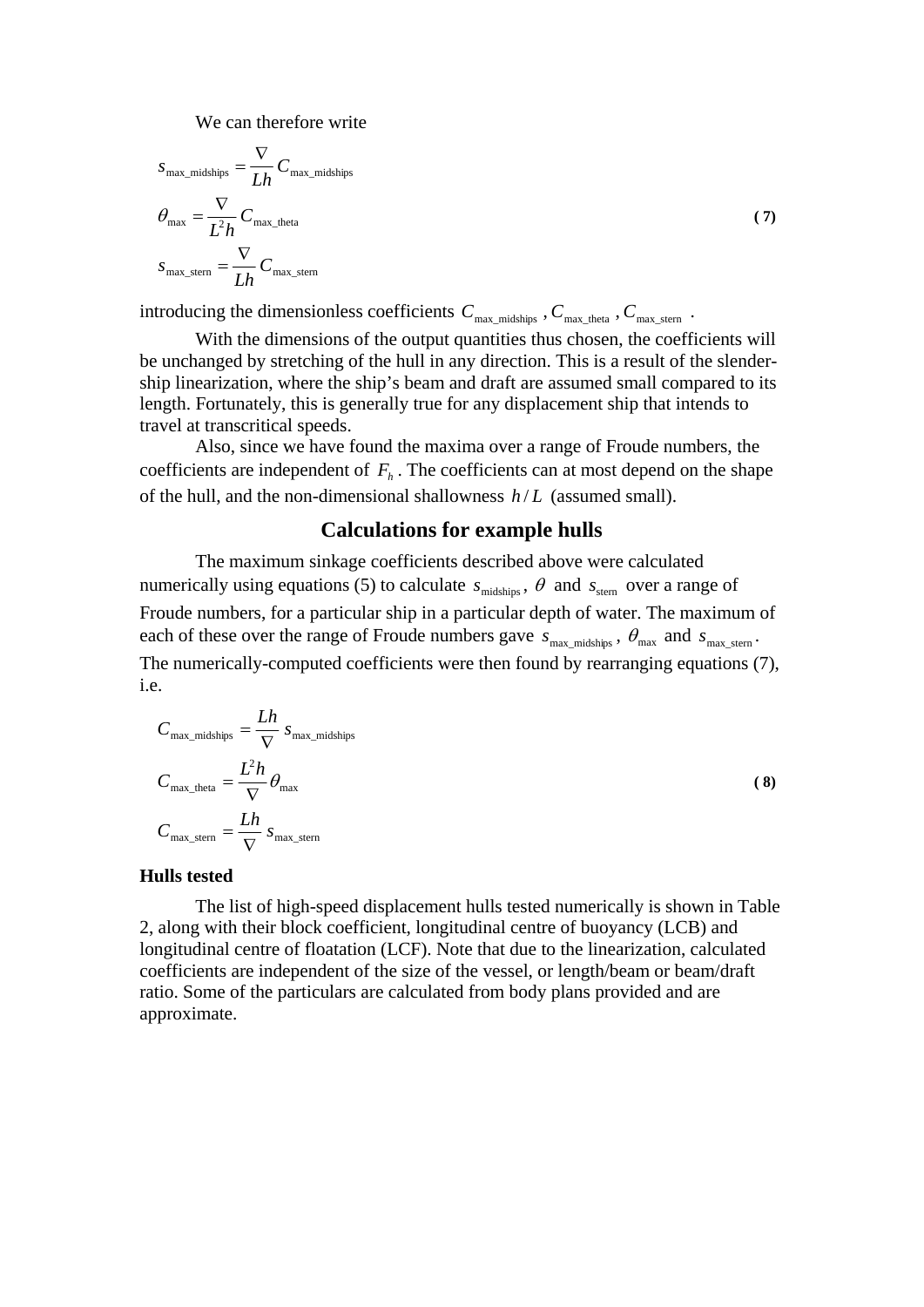| Hull                                        | <b>Block</b><br>coefficient | LCB aft $\frac{6}{6}$<br>of waterline<br>length) | LCF aft $\frac{6}{6}$<br>of waterline<br>length) |
|---------------------------------------------|-----------------------------|--------------------------------------------------|--------------------------------------------------|
| Taylor standard series A3 hull -            | 0.59                        | $-0.0\%$                                         | $~1.8\%$                                         |
| destroyer type, cruiser stern (Graff et al. |                             |                                                  |                                                  |
| 1964)                                       |                             |                                                  |                                                  |
| Taylor standard series B5 hull -            | 0.54                        | $\sim 0.4 \%$                                    | $-4.7\%$                                         |
| destroyer type, transom stern (Graff et     |                             |                                                  |                                                  |
| al 1964)                                    |                             |                                                  |                                                  |
| NPL 100A, 150B hulls - round bilge,         | 0.40                        | $~16.4\%$                                        | ~28.4%                                           |
| transom stern (Millward $& Bevan 1986$ )    |                             |                                                  |                                                  |
| High-speed displacement ship series         | 0.40                        | 5.0 %                                            | 9.2 %                                            |
| model 1 - fine bow, wide transom (Blok      |                             |                                                  |                                                  |
| & Beukelman 1984)                           |                             |                                                  |                                                  |
| High-speed displacement ship series         | 0.40                        | 5.2 %                                            | 6.8%                                             |
| model 3 - bluff bow, narrow transom         |                             |                                                  |                                                  |
| (Blok & Beukelman 1984)                     |                             |                                                  |                                                  |
| Wigley hull - simple hull with parabolic    | 0.44                        | 0.0 %                                            | 0.0 %                                            |
| waterplanes and parabolic sections          |                             |                                                  |                                                  |
| (Shearer $& Cross 1965$ )                   |                             |                                                  |                                                  |

**Table 2: Relevant particulars of hulls to be tested numerically** 

# **Computed results**

Calculated results for the example hulls are shown in Table 3, for the depth to waterline length ratio  $h/L = 0.10$ .

| Hull                                      | max midships | $C_{\text{max\_theta}}$ | max stern |
|-------------------------------------------|--------------|-------------------------|-----------|
| Taylor standard series A3 hull (destroyer | 0.62         | 3.26                    | 2.14      |
| type, cruiser stern)                      |              |                         |           |
| Taylor standard series B5 hull (destroyer | 0.54         | 2.80                    | 1.82      |
| type, transom stern)                      |              |                         |           |
| NPL 100A, 150B hulls (round bilge,        | 0.34         | 2.30                    | 1.34      |
| transom stern)                            |              |                         |           |
| High-speed displacement ship series       | 0.40         | 2.57                    | 1.54      |
| model 1 (fine bow, wide transom)          |              |                         |           |
| High-speed displacement ship series       | 0.40         | 2.68                    | 1.61      |
| model 3 (bluff bow, narrow transom)       |              |                         |           |
| Wigley hull (simple hull with parabolic   | 0.62         | 3.06                    | 2.05      |
| waterplanes and parabolic sections)       |              |                         |           |

# **Table 3: Calculated maximum sinkage coefficients for example hulls**

In all cases it was found that the maximum midship sinkage and stern sinkage both occur in the range  $0.95 < F_h < 1.0$ . A sensitivity analysis was performed for different values of  $h/L$ , but the coefficients were found to be approximately constant over the range of interest  $0.05 < h/L < 0.15$ . Note that shallow-water theory loses its validity at larger values of *h* / *L* , but in that case a slender ship is not at risk of grounding.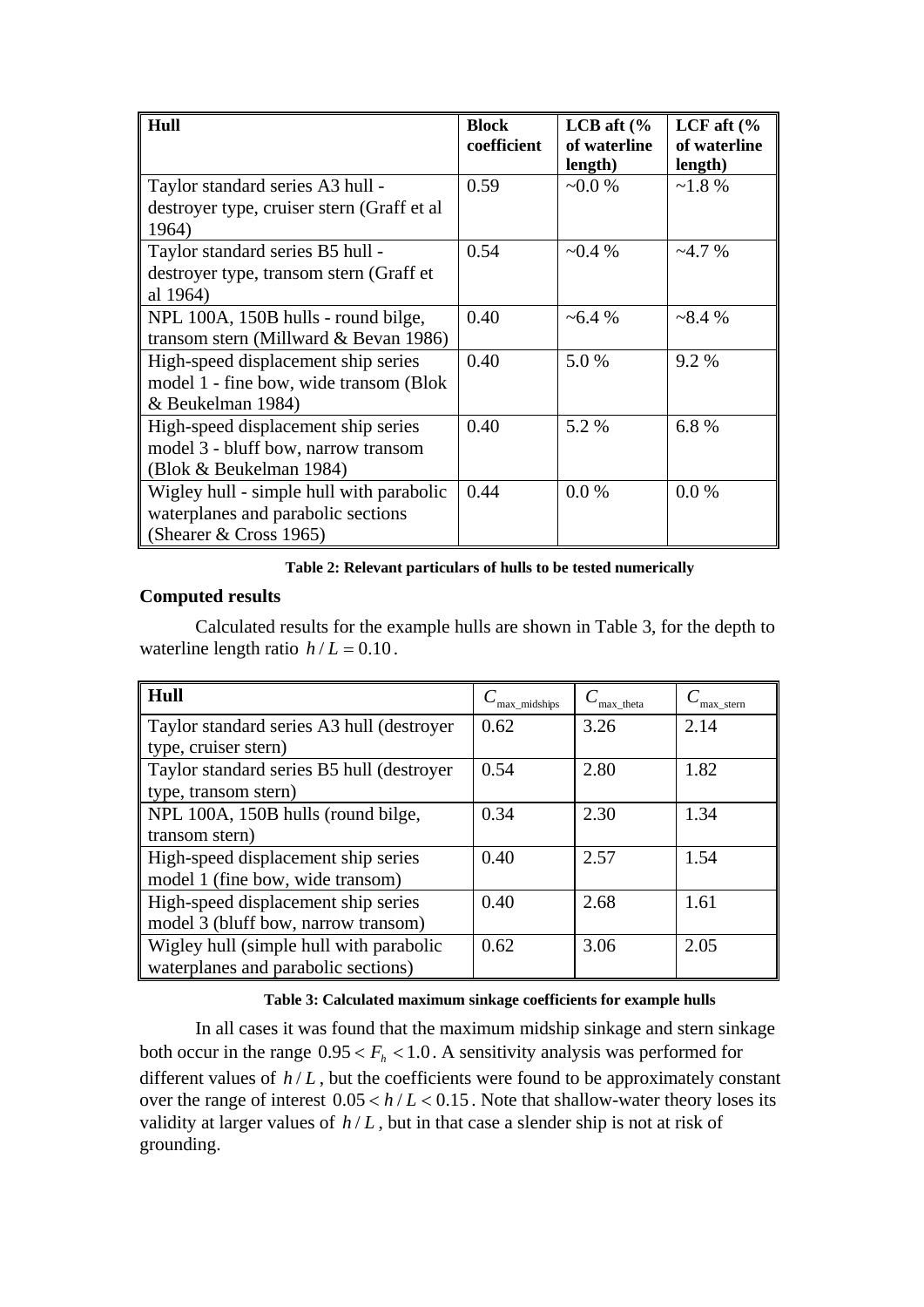## **Comparison with experimental results**

To date, the author has found no available full-scale data on combined sinkage and trim of displacement ships through the transcritical speed range in open water. Many model tests have been performed at transcritical speeds, but often the width of the tank is not large enough to prevent solitons being radiated. Tank walls have a significant effect on the flow at transcritical speeds in shallow water, even when the tank width is 20-30 times the model beam. Even without sidewall effect, the large difference in Reynolds numbers may cause a discrepancy between model-scale and full-scale trim.

Two sets of model tests will be referred to here. The first (Graff et al 1964) tested the Taylor series A3 and B5 hulls. The second (Millward & Bevan 1986) tested the NPL 100A and 150B hulls (among others). In Graff et al (1964) the tank was around 36 times the models' beam, and in Millward & Bevan (1986) it was around 20 times the models' beam. Note that both sets of tests used a towed rather than a selfpropelled model, which is a further source of discrepancy (mainly for trim) when scaling to full scale self-propelled ships.

| $\parallel$ Hull     | $\nabla$<br>$c_{\forall} = \frac{1}{L^3}$ | h/L   |              | max midships | max theta | max_stern |
|----------------------|-------------------------------------------|-------|--------------|--------------|-----------|-----------|
| Taylor A3            | 0.0017                                    | 0.125 | calculated   | 0.60         | 3.24      | 2.12      |
|                      |                                           |       | experimental | 0.65         | 2.50      | 1.68      |
| Taylor B5            | 0.0017                                    | 0.125 | calculated   | 0.53         | 2.78      | 1.80      |
|                      |                                           |       | experimental | 0.54         | 1.93      | 1.36      |
| NPL 100A             | 0.0035                                    | 0.167 | calculated   | 0.30         | 2.25      | 1.28      |
|                      |                                           |       | experimental | 0.43         | 2.29      | 1.19      |
| $\parallel$ NPL 150B | 0.0052                                    | 0.167 | calculated   | 0.30         | 2.25      | 1.28      |
|                      |                                           |       | experimental | 0.41         | 2.03      | 1.09      |

Results have been compared in terms of the sinkage coefficients, defined by equations (8). The comparisons are shown in Table 4.

#### **Table 4: Comparison of theory with model test results in a wide tank**

Overall, there is satisfactory agreement between the predicted and experimental results. The following points are noted:

- The magnitude of midships sinkage shows good agreement with the results of Graff et al (1964). The A3 and B5 hulls are ideal for the theoretical method used, having a low volumetric coefficient  $c_{\forall}$  (i.e. high length/beam and length/draft ratios).
- The maximum trim reported in Graff et al (1964) is significantly less than that predicted. As discussed in Gourlay & Tuck (2001), numerical results for a ship in a channel (Chen & Sharma 1995) show that channel walls have the effect of decreasing the maximum trim. Therefore true open-water test results would likely show better agreement than these finite-width test results.
- The maximum midship sinkage of the NPL hulls is underpredicted by the theory. Gourlay & Tuck (2001) showed that the theory underpredicts midship sinkage at large values of  $h/L$  such as this; it is more appropriate to use a finite-depth rather than shallow-water theory in this case.  $h/L = 0.167$  was the shallowest depth for which data were available, but is outside the range of depths for which the ship is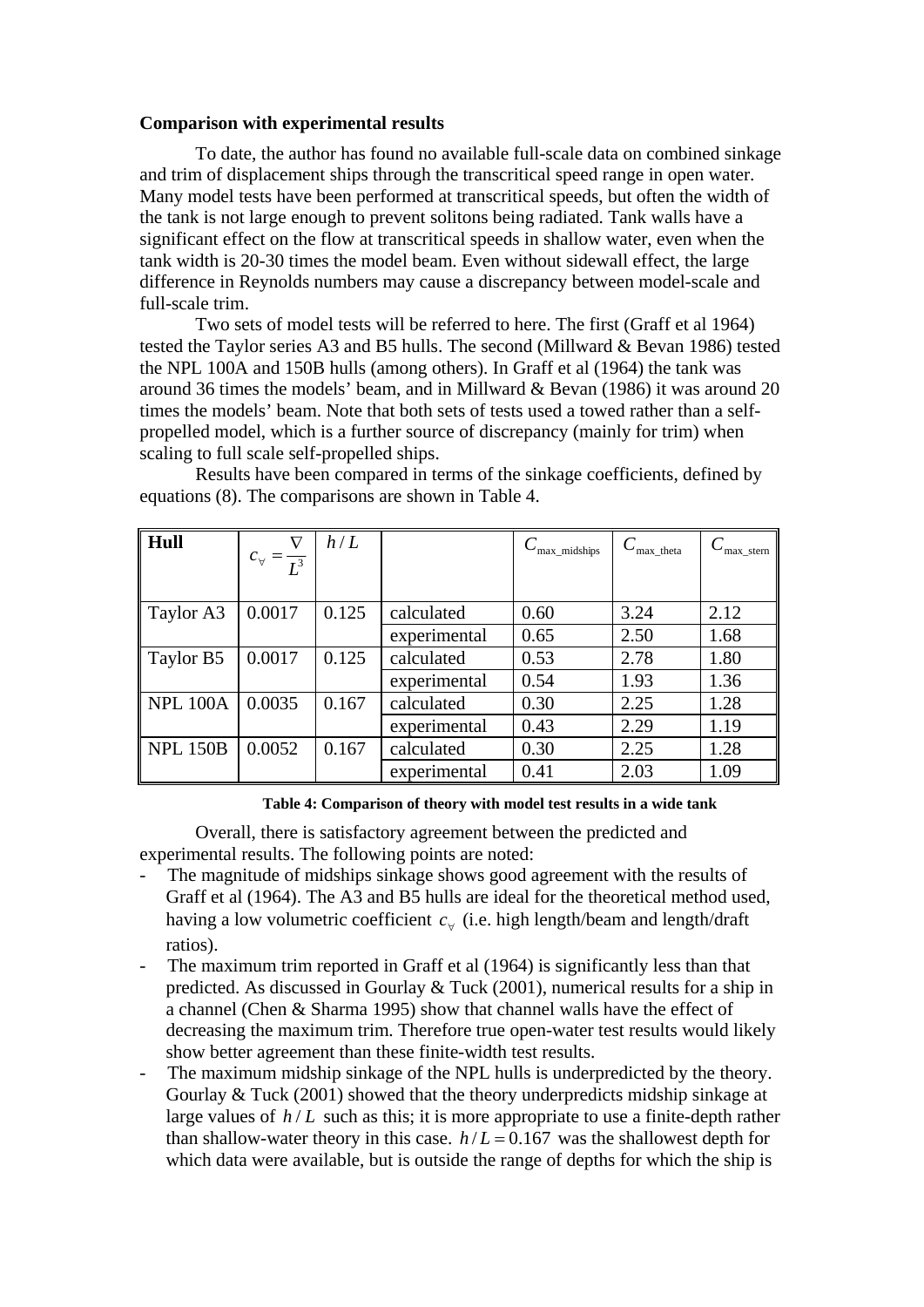at risk of grounding. In addition, the NPL hulls have a large volumetric coefficient and are pushing the limits of slender-ship theory.

- The theory's close prediction of maximum trim of the NPL hulls is most likely coincidental; the experimental trim is likely to be reduced due to sidewall effect, and the predicted trim is likely to be reduced due to the large value of  $h/L$ .
- The Froude depth number at which the maximum midship sinkage occurred was around 0.89 for the Graff et al (1964) results, and around 0.85 for the Millward and Bevan (1986) results. This is lower than the predicted range of 0.95-1.0. Sharma & Chen (2000) showed that the presence of sidewalls will tend to decrease the Froude depth number at which the maximum sinkage occurs.

#### **Generalizations and examples**

An analysis of the maximum sinkage coefficients shows that the maximum midship sinkage coefficient shows some correlation with LCB, while the maximum trim coefficient, and hence maximum stern sinkage coefficient, correlates with LCF. Little correlation is found with block coefficient, since this is effectively scaled out in the dimensional analysis. Length/beam and length/draft ratios are also scaled out through the linearization, provided the ship is slender.

Therefore the following guidelines are offered for choosing coefficients for general high-speed displacement hulls. These are given in terms of the position of LCB and LCF (% of waterline length). Note that transom stern vessels, with LCB and LCF further aft, will tend to have smaller maximum sinkages than cruiser stern vessels.

$$
C_{\text{max\_midships}} = \begin{cases} 0.6 & \text{LCB} = 0 - 4\% \text{ aft} \\ 0.4, & \text{LCB} = 4 - 8\% \text{ aft} \end{cases} \tag{9}
$$
\n
$$
C_{\text{max\_stern}} = \begin{cases} 2.0 & \text{LCF} = 0 - 5\% \text{ aft} \\ 1.5, & \text{LCF} = 5 - 10\% \text{ aft} \end{cases} \tag{9}
$$

Maximum midship and stern sinkage are then given by

$$
S_{\text{max\_midships}} = \frac{\nabla}{Lh} C_{\text{max\_midships}}
$$
\n
$$
S_{\text{max\_ster}} = \frac{\nabla}{Lh} C_{\text{max\_ster}} \tag{10}
$$

Clearly it is the maximum stern sinkage which is the limiting factor in avoiding ship grounding at transcritical speeds.

As an example, maximum sinkages have been estimated for a Perry-class frigate (FFG7) and Spruance-class destroyer (DD963V) using the above formulae. Relevant particulars of these hulls are shown in Table 5. Stern drafts include appendages.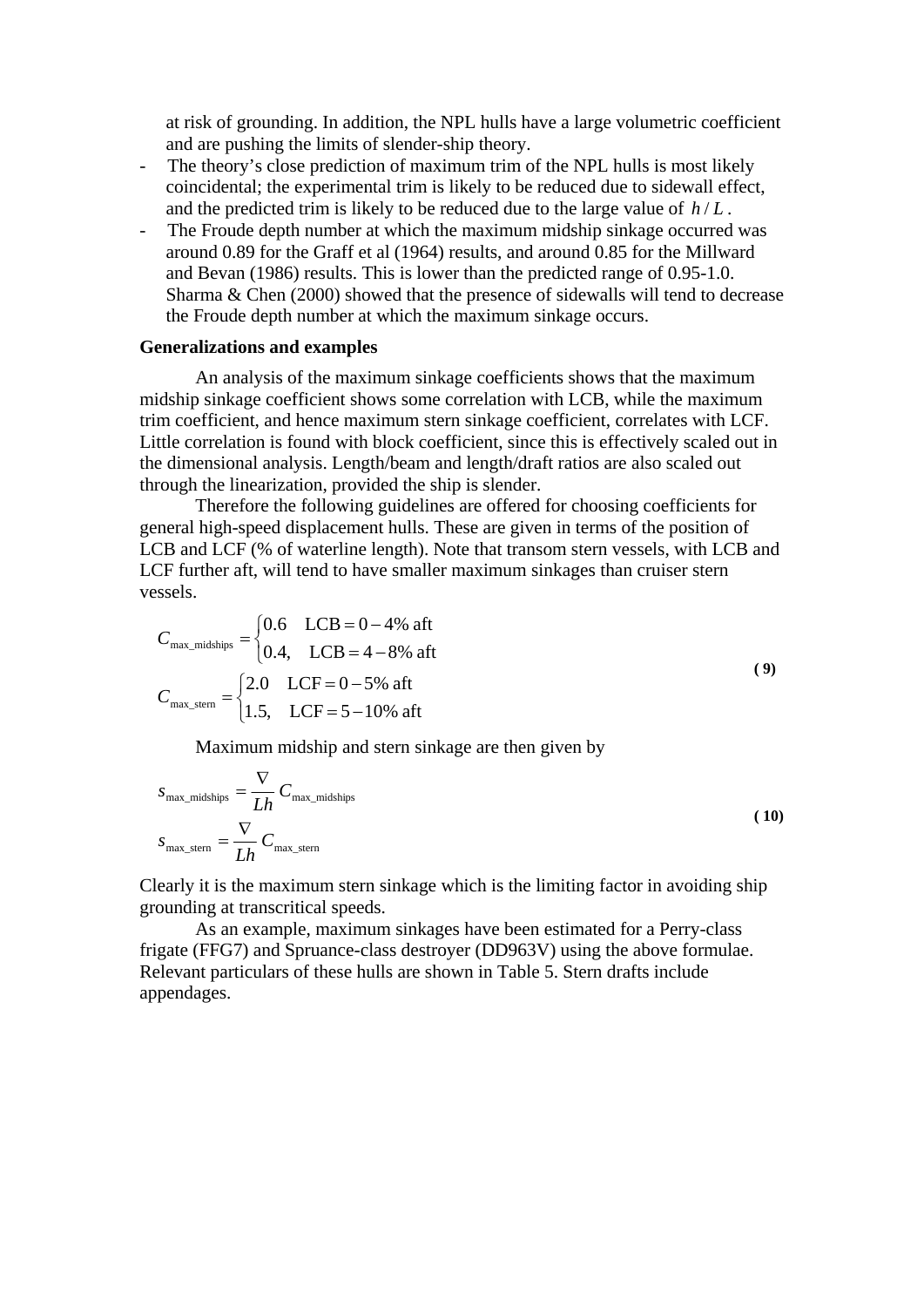| Hull          | Length btw<br>perpendiculars | Displacement | Volume<br>displacement | Draft<br>midships | Draft   LCB<br>stern |             | <b>LCF</b>  |
|---------------|------------------------------|--------------|------------------------|-------------------|----------------------|-------------|-------------|
|               |                              |              | (salt water)           |                   |                      |             |             |
| FFG7          | 124.4m                       | 4080 tonnes  | 3980 $m^3$             | 4.8 <sub>m</sub>  | 7.0 <sub>m</sub>     | 2.0%        | 5.9%        |
|               |                              |              |                        |                   |                      | aft         | aft         |
| <b>DD963V</b> | 161.2m                       | 9040 tonnes  | $8820 \text{ m}^3$     | 6.5m              | 9.0 <sub>m</sub>     | 2.2%<br>aft | 8.0%<br>aft |

#### **Table 5: Relevant particulars of Perry-class frigate (FFG7) and Spruance-class destroyer (DD963V)**

According to equation (9), the correct coefficients to use for both of these vessels are  $C_{\text{max\_midships}} = 0.6$  and  $C_{\text{max\_stern}} = 1.5$ .

Calculated maximum sinkages and dynamic drafts for the Perry-class frigate in different water depths are shown in Table 6. Dynamic draft is defined as the static draft plus the downward sinkage. Maximum sinkage occurs at just below the critical speed.

| <b>Water</b><br>$\vert$ depth<br>(h) | Critical<br>speed | $\mathcal{S}_{\text{max\_midships}}$ | $S_{\text{max\_stern}}$ | Dynamic<br>draft<br>midships | Dynamic<br>draft stern | Underkeel<br>clearance |
|--------------------------------------|-------------------|--------------------------------------|-------------------------|------------------------------|------------------------|------------------------|
| $\parallel$ 13.0m                    | 22.0 kts          | 1.5m                                 | 3.7 <sub>m</sub>        | 6.3m                         | 10.7 <sub>m</sub>      | 2.3m                   |
| $\parallel$ 12.0m                    | 21.1 kts          | 1.6m                                 | 4.0 <sub>m</sub>        | 6.4m                         | 11.0m                  | 1.0 <sub>m</sub>       |
| $\parallel$ 11.0m                    | $20.2$ kts        | .7 <sub>m</sub>                      | 4.4 <sub>m</sub>        | 6.5m                         | 11.4m                  | $-0.4m$                |

**Table 6: Example calculations for Perry-class frigate (FFG7)** 

Calculated maximum sinkages and dynamic drafts for the Spruance-class destroyer in different water depths are shown in Table 7.

| <b>Water</b><br>$\vert$ depth<br>(h) | Critical<br>speed | $S_{\text{max\_midships}}$ | $S_{\text{max}\_\text{stem}}$ | Dynamic<br>draft<br>midships | Dynamic<br>draft stern | Underkeel<br>clearance |
|--------------------------------------|-------------------|----------------------------|-------------------------------|------------------------------|------------------------|------------------------|
| $\parallel$ 16.0m                    | 24.4 kts          | 2.1 <sub>m</sub>           | 5.1 <sub>m</sub>              | 8.6m                         | 14.1 <sub>m</sub>      | 1.9 <sub>m</sub>       |
| $\parallel$ 15.0m                    | 23.6 kts          | 2.2m                       | 5.5m                          | 8.7 <sub>m</sub>             | 14.5m                  | 0.5 <sub>m</sub>       |
| $\parallel$ 14.0m                    | 22.8 kts          | 2.3 <sub>m</sub>           | 5.9m                          | 8.8m                         | 14.9m                  | $-0.9m$                |

**Table 7: Example calculations for Spruance-class destroyer (DD963V)** 

We see that large stern sinkages in the order of  $3 - 6$  metres are predicted for the frigate and destroyer while passing through the critical speed. The negative underkeel clearances for the frigate in 11m water depth, or the destroyer in 14m water depth, suggest that the ships will not be able to pass through the transcritical speed in these water depths without being at significant risk of grounding.

# **Conclusions**

Simple expressions have been put forward for predicting the maximum midship sinkage and stern sinkage of a high-speed displacement ship in shallow open